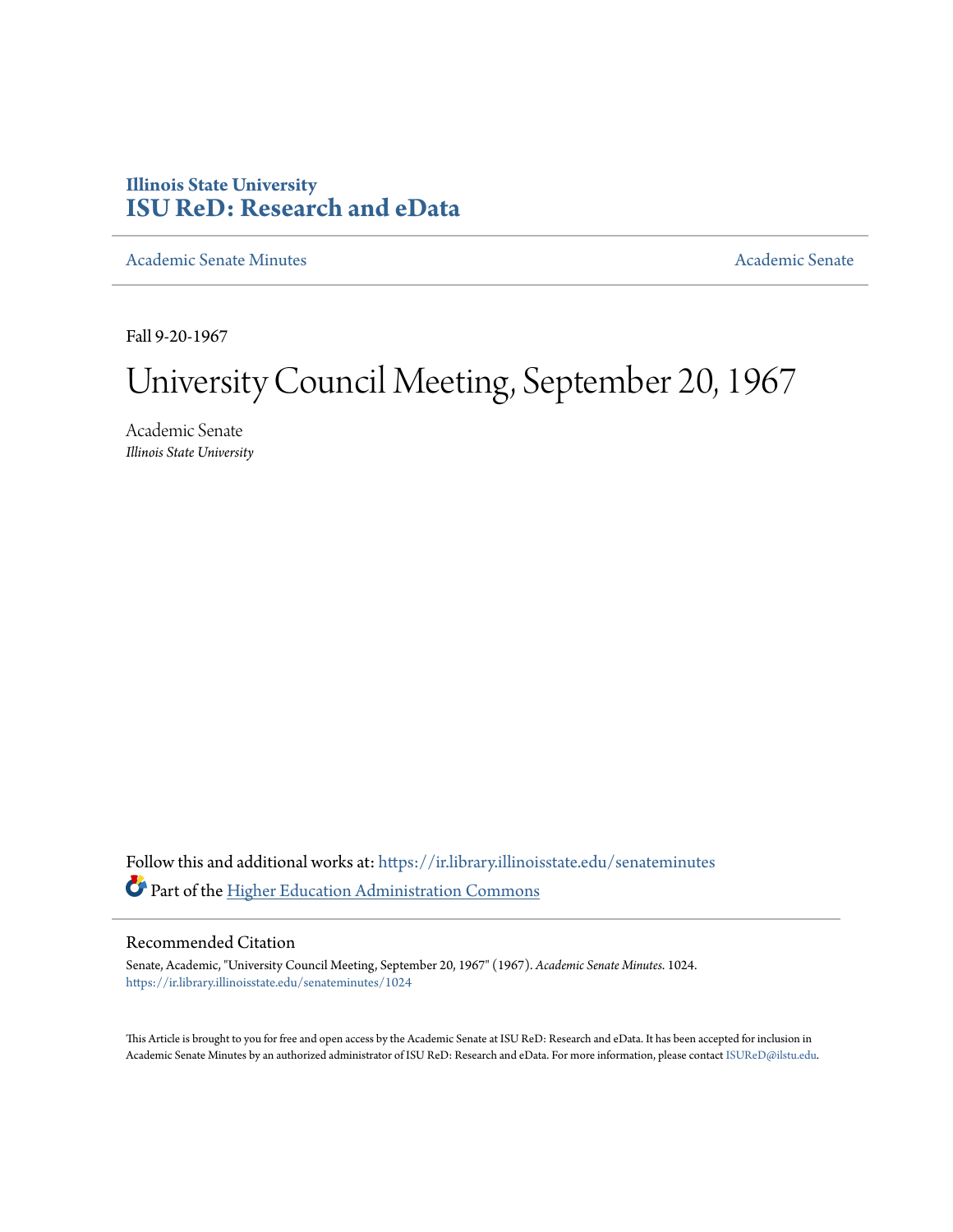# MINUTES OF THE UNIVERSITY COUNCIL

# SEPTEMBER 20, 1967

# Table of Contents

| 1. Committee Studying Mutual Problems of the Faculty Advisory<br>and Hearing Committee Panel and the Faculty Status Committee                                                                                                                                                                             | $\overline{2}$              |
|-----------------------------------------------------------------------------------------------------------------------------------------------------------------------------------------------------------------------------------------------------------------------------------------------------------|-----------------------------|
| 2. Committee to Study Future Recreational Needs of the University                                                                                                                                                                                                                                         | 4                           |
|                                                                                                                                                                                                                                                                                                           | $\overline{4}$              |
| a, Appointment of Committee for Selection of the Head of the<br>Department of Accounting<br>b. By-Laws and Policies of the Board of Regents<br>c. Election of Nominees for Committee on Selection of<br>the Head of the Department of Art<br>d. Letter from John Kirk - Report of Subcommittee on General | 7<br>5<br>$\overline{4}$    |
| e. Proposal to Facilitate Experimentation in General Education<br>g. Appointment of Retreat Committee                                                                                                                                                                                                     | 5<br>5 & 8<br>$\frac{5}{5}$ |
| 4. Election of Representative from the College of Business to University                                                                                                                                                                                                                                  | $\overline{4}$              |
| 5. Inauguration of President - Report of Steering Committee                                                                                                                                                                                                                                               | $\overline{c}$              |
| 6. Presidency by President Samuel E. Braden                                                                                                                                                                                                                                                               | 1                           |

#9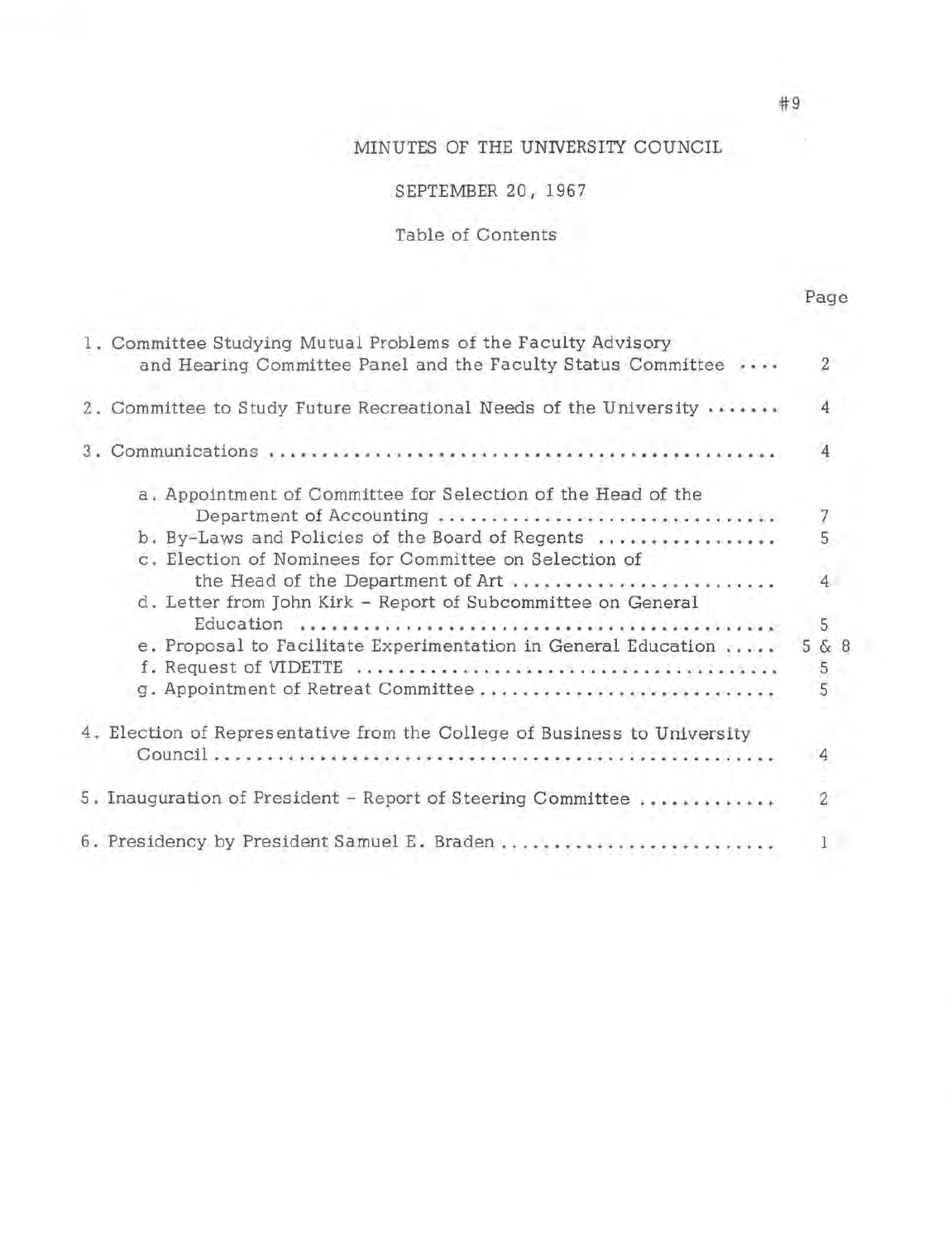# MINUTES OF THE UNIVERSITY COUNCIL (Not approved by the Council)

DATE: September 20, 1967

| MEMBERS PRESENT  |                                      |                   |                      |
|------------------|--------------------------------------|-------------------|----------------------|
| 1. Richard Bond  | 6. Charles Gray                      | 11. Richard Hulet | 16. Carroll Peterson |
| 2. Samuel Braden | 7. Dean Hage                         | 12. Eric Johnson  | 17. Mary Rozum       |
| 3. George Drew   | 8. Barbara Hall                      | 13. Fred Kagy     | 18. Stanley Shuman   |
| 4. John Ferrell  | 9. Warren Harden                     | 14. Walter Kohn   | 19. Eunice Speer     |
| 5. Fred Fuess    | 10. Charles Hicklin 15. Warren Perry |                   | 20. David Sweet      |

#### CALL TO ORDER

The regular meeting of the University Council was called to order by the chairman, Mr. Shuman, at 7:15 p.m. in room 307 of Hovey Hall.

#### APPROVAL OF THE MINUTES

Mr. Harden moved that the minutes of August 9, 1967, be approved as distributed to the faculty. Mr. Fuess seconded the motion. The motion carried as a result of a voice vote.

#### THE PRESIDENCY BY PRESIDENT BRADEN

**Mr.** Shuman welcomed President Braden to the University Council before intrciducing him.

President Braden said that he was proud to be President of Illinois State University and hoped to be a working President who was equally concerned with understanding the problems of all levels of education from Metcalf School to the Graduate School. He stated that the Presidency was a big job although there was only one man filling the position just as was true in 1867. He commented that it will be through the vice presidents that we can have a bigger and better Presidency. The vice presidents are a part of the Presidency and, therefore, represent the total interests of the University. In their operating capacities they also assume the title of "dean" and should give support to the areas for which they are directly concerned. The vice presidents will bring their problems to the Presidency and then work them out for the good of the University. They will play dual roles, and as vice presidents in the real sense, they will be concerned about the whole University as an academic institution. In concluding his remarks, President Braden mentioned that his weekly meetings with the vice presidents have been most productive.

President Braden cited and discussed the most important problem of the University, namely getting sufficient support to enable us to carry out the rationale that was given to us by Phase II of the Master Plan. He pointed out that we get our support from three sources -- legislature, students , and donors in addition to the federal government.

In our relations with the legislature, we have a major job ahead of us. We have a new mission with concentration on the graduate level. The curve of our legislative support now has got to make a drastic jump. In our next budget request we have to see to it that we have the kind of program justification which will help us to convince the legislature that we have now moved to a new level of educational responsibility and cost. This will call for special plans and projections in preparing our budget request.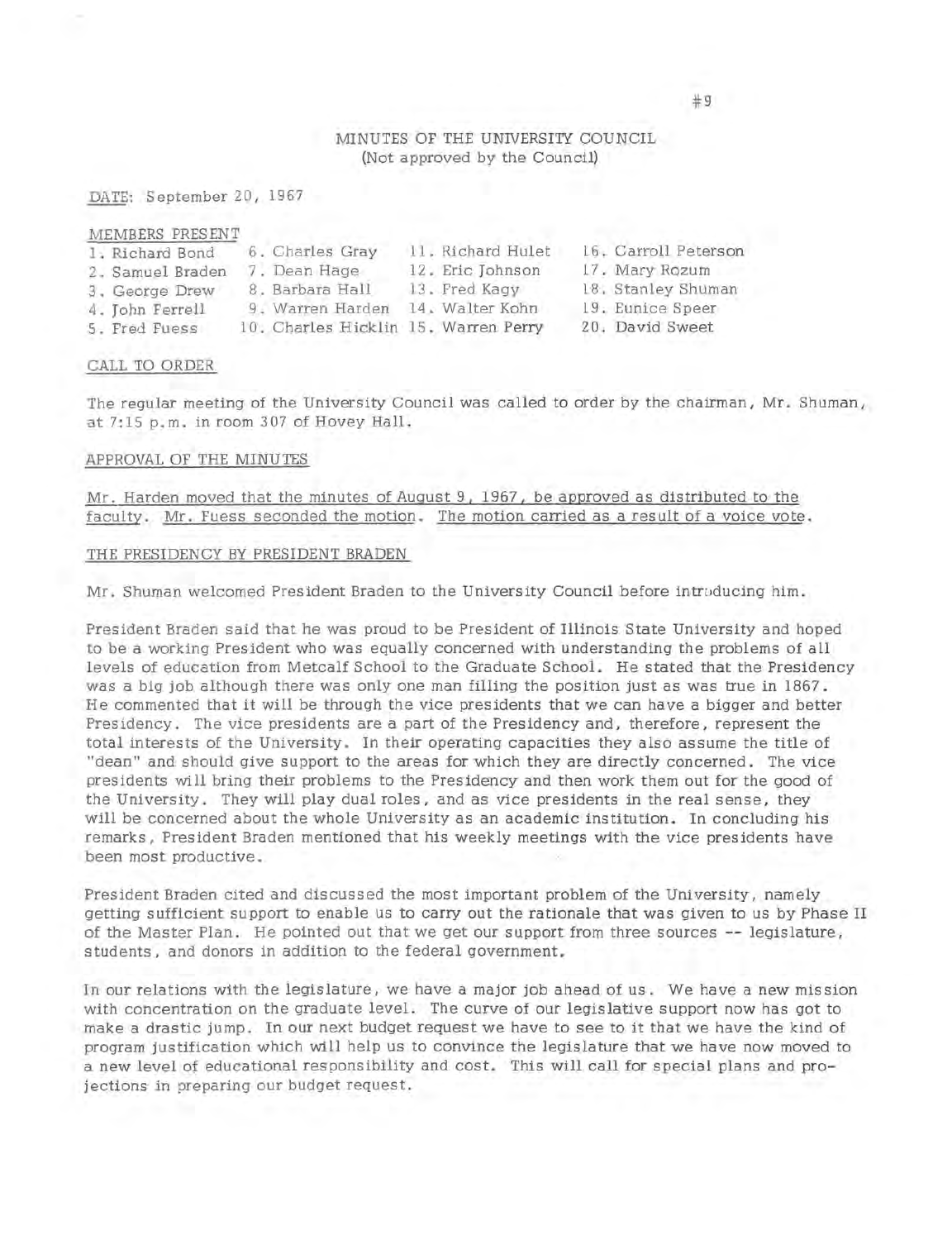We must make a strong effort to expand the support of the federal government in terms of the research interests of both our faculty and students. We must get the support of donors and alumni in order to get the seed money to make some of the jumps that we must make.

We must consider our needs in the area of student support. We are going to have real opportunities to attract good students within the state of Illinois and hopefully an increasing number of those from outside the state. Student fees can be applied to the whole range of undergraduate and graduate student support to include the improvement of academic and activity programs and facilities, incentives for the improvement of teaching and recognition of exceptional student performance in such fields as leadership, scholarship, athletics, music, art, drama, research, teaching and the like.

# REPORT BY STEERING COMMITTEE FOR THE INAUGURATION OF THE PRESIDENT

Mr. Harden, chairman of the Steering Committee, reported that the committee consists of the Executive Committee of the Council, Dean Bond, Dean Fisher, and Drs. Brookens and McKelvey of the Board of Regents as ex-officio members. President Braden and Dr. Shaw were invited to attend the first two meetings of the committee. As a result of a study of inaugurations at 125 schools, which was made by Dr. Shaw, seven subcommittees have been set up; they will include faculty members, retired faculty, alumni, and some students. The Steering Committee will be expanded in order to include alumni, the presidents of the local Chambers of Commerce, and the President of the Student Senate.

The second semester will be indicated as the Inaugural Semester and a theme is being planned by an ad hoc committee consisting of Arlan Helgeson, chairman, Paul Baker, Howard Hetzel, Ted Sands, and David Sweet. This group will report to the Steering Committee by September 29th. All departments will be given an opportunity to plan programs throughout the semester and around the theme. Funds will be made available.

The length of the actual Inauguration has yet to be determined. The weekend of May 10 has been discussed as a tentative date.

# REPORT OF COMMITTEE STUDYING MUTUAL PROBLEMS OF THE FACULTY ADVISORY AND HEARING COMMITTEE PANEL AND THE FACULTY STATUS COMMITTEE

Mr. Ralph Smith presented the report and stated that the committee had had three meetings. He first drew attention to a change that had been recommended in the third paragraph of the document .entitled "Statement of Policy Regarding Faculty Dismissal Proceedings at Illinois State University." His accompanying comment was that the faculty member and the Faculty Advisory Committee need to know when they are to function. Mr. Johnson questioned the use of "agreement" and "adjustment" in the last two statements of the paragraph mentioned above. The suggested change and statements under discussion are cited below:

# STATEMENT OF POLICY REGARDING FACULTY DISMISSAL PROCEEDINGS AT ILLINOIS STATE UNIVERSITY

Individual human rights and institutional integrity require that a procedure be established for handling faculty dismissal cases when they arise at Illinois State University. General guidelines for this procedure of academic due process are set forth in the "By-Laws, Governing Policies and Practices"<sup>1</sup> of the Board of Governors and in the joint statements of the Association of American Colleges and the American Association of University Professors: "Statement of Principles on Academic Freedom and Tenure<sup>2</sup> and "Statement on Procedural Standards in Faculty Dismissal Proceedings.  $13$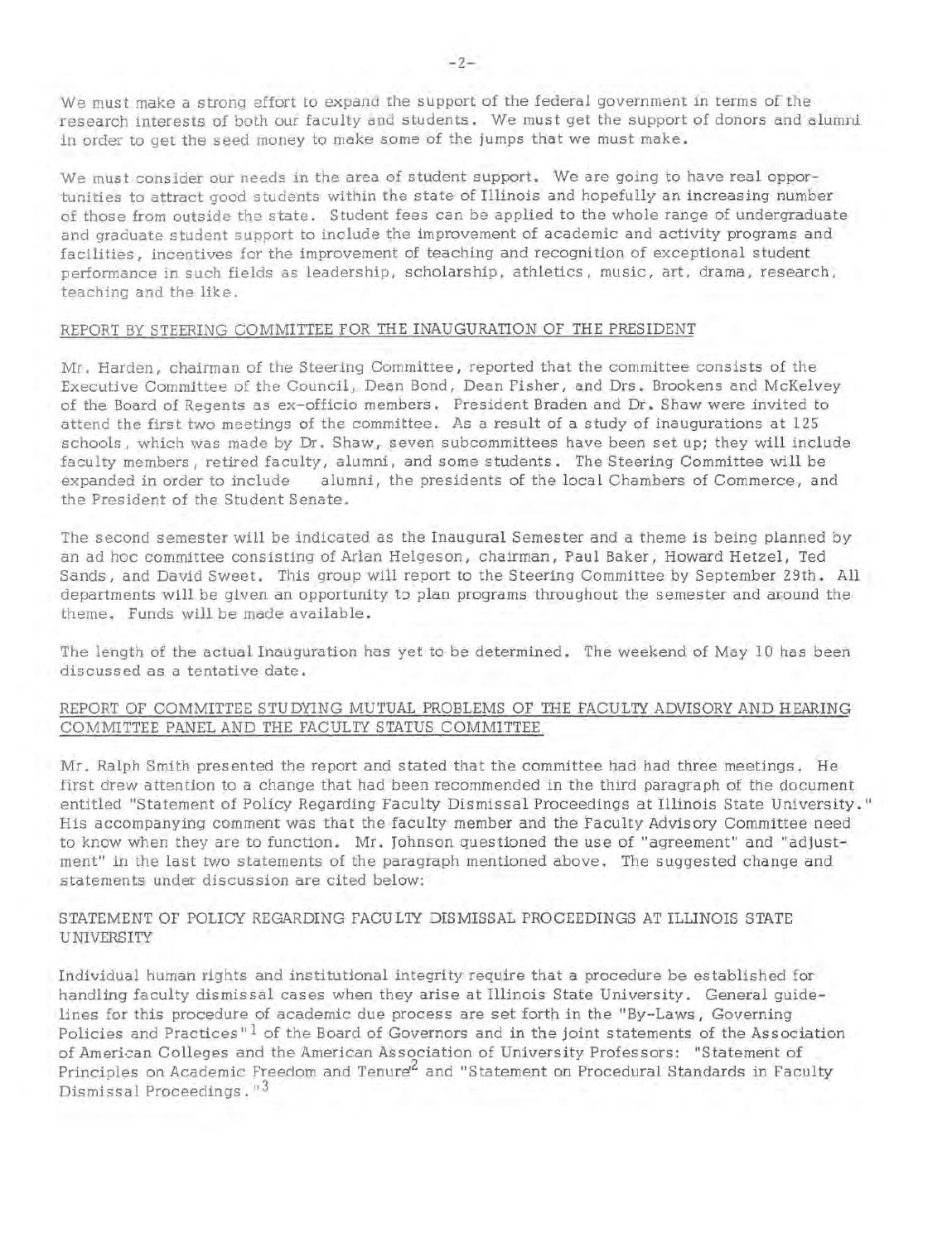A Faculty Advisory and Hearing Committee Panel shall be elected by the faculty of Illinois State University to ensure cooperation of teaching and administrative faculty in resolving the difficult problems which arise when a decision must be made whether to retain or dismiss a faculty member, A Faculty Advisory Committee and, as necessary, Faculty Hearing Committees shall be constituted as sub-committees of the Faculty Advisory and Hearing Committee Panel for purposes of implementing a democratic procedure for handling faculty dismissal cases.

The general policy of the University shall be to assure thorough and careful deliberation by elected members of the faculty prior to dismissal of a member of the academic staff. When reason arises to question the fitness of a faculty member, the appropriate administrative officers (Department Head, Dean of the College, and/or Dean of the Faculty as appropriate to the circumstances of the case) should discuss the matter with him in personal conference. The matter may be terminated by mutual consent at this point. The faculty member may now seek advice from the Faculty Advisory Committee (See III below). If an agreement is not reached at lower administrative level, the matter may be appealed to the President. If an adjustment does not result, the procedure outlined in this statement shall take effect.

#### Notes

- 1. "By-Laws, Governing Policies and Practices," Teachers College Board (renamed Board of Governors of State Universities and Colleges), October l, 1961. Governing Policy VS states: "The Board is concerned that matters such as appointment, promotion, and removal of all members of the academic staff be accomplished through the actual cooperation of administrative officers, department heads, and elected representatives of the faculty beyond the area of the particular department involved." Governing Policy Vl2d sets forth procedural standards to be followed in faculty dismissal cases using the specific language of the joint "Statement of Principles of Academic Freedom and Tenure" of the Association of American Colleges and American Association of University Professors.
- 2. "Statement of Principles on Academic Freedom and Tenure," MUP BULLETIN, Summer, 1963.
- 3. "Statement on Procedural Standards in Faculty Dismissal Proceedings," MUP BULLETIN, Spring, 1964.

President Braden inquired whether the committee had considered the position of tenured and non-tenured people. Mr. Smith's answer was in the affirmative.

He directed the attention of the Council to the second recommendation which was found on page three under IV. The statement related to the constituting of a Faculty Hearing Committee when a faculty member without tenure who has served two years or more in a regular appointment at the time of notification is informed that his contract is not to be renewed. There was much discussion on this point. Mr. Sweet commented that it was a kind of quasi-tenure for the non-tenured. President Braden stated that sometimes it takes a person more than two years to establish himself in a department. Mr. Hicklin suggested that some intermediate step is needed because it is possible to be dismissed after being employed for six years. Dean Bond stated that he would like to have the intermediate group have an opportunity for fair treatment but to allow the department to decide on the academic competency. He felt that the faculty member needed protection, but the University should not be locked. Mr. Hicklin asked whether giving advice to an individual constitutes locking the University. Mr. Fuess stated that the departments would have a different attitude if they had to defend their position up to the level of the Dean. Mr. Sweet commented that we seem to be looking for a limited form of appeal beyond the department. Dean Bond added that a faculty group should be involved in such proceedings.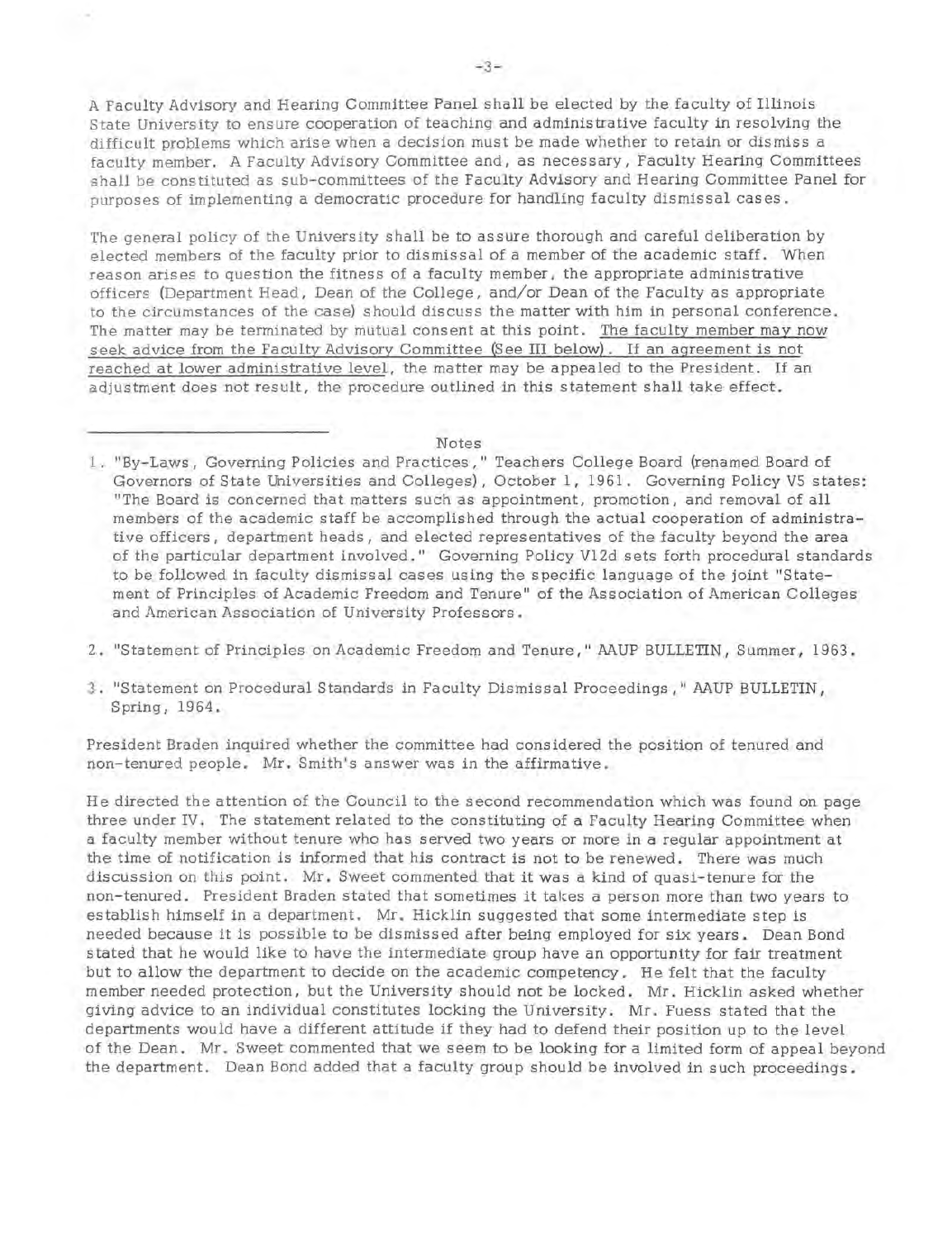Mr. Sweet moved that the report be recommitted in the light of the discussion that had taken place. Mr. Peterson seconded the motion.

The voting was as follows:

| Voting "Yes"     |                                      |                   |                      |
|------------------|--------------------------------------|-------------------|----------------------|
| 1. Richard Bond  | 6. Charles Gray                      | 11. Richard Hulet | 16. Carroll Peterson |
| 2. Samuel Braden | 7. Dean Hage                         | 12. Eric Johnson  | 17. Mary Rozum       |
| 3. George Drew   | 8. Barbara Hall                      | 13. Fred Kaqy     | 18. Stanley Shuman   |
| 4. John Ferrell  | 9. Warren Harden                     | 14. Walter Kohn   | 19. Eunice Speer     |
| 5. Fred Fuess    | 10. Charles Hicklin 15. Warren Perry |                   | 20. David Sweet      |

#### The motion carried.

It was reported that there was a kind of consensus of MUP members that protection is needed for the intermediate group not yet on tenure. Mr. Gray suggested that the intermediate level be defined.

Dean Bond suggested that the committee report as soon as possible. He also pointed out that the steps cited on the first page needed to be clarified. President Braden felt that the channels of responsibility need to be clear.

# ELECTION OF THE REPRESENTATIVE FROM THE COLLEGE OF BUSINESS TO THE UNIVERSITY COUNCIL

After Mr. Shuman had introduced the topic, Mr. Sweet read Article III, Section 1 from the By-Laws of the University Council of Illinois State University. He suggested that an election of the representative be postponed until the regular election time in January. Mr. Gray pointed out that the length of the term would be irregular by having an early election. Mr. Kohn stated that the Council would be setting a precedent in whatever was done. Mr. Sweet felt that the Council was following the same line of action as previously used. Mr. Perry commented that the College of Business is not greatly concerned by the time of the election .

It was decided that the University Council will elect a member from the College of Business at the next regular election.

#### COMMITTEE TO STUDY FUTURE RECREATIONAL NEEDS OF THE UNIVERSITY

Mr. Shuman announced the names of the following people as members of the committee: John Trotter, chairman, Gene Hill, Virginia Palmer, Phebe Scott, Curtis Tannahill, Jack Walker, Paul Wisdom, and two University students to be named at a later date.

#### COMMUNICATIONS

#### Election of Nominees for Committee on Selection of the Head of the Department of Art

Dean Bond announced that Dr. Hoover has requested that he be relieved of his position as head of the Department of Art. Dean Bond cited that the Council needs to nominate three persons to serve on the selection committee.

The members of the Council submitted any nominations that they wished and were given until five o'clock on the following day to hand in additional names to Mr. Shuman. The election will be handled by mail.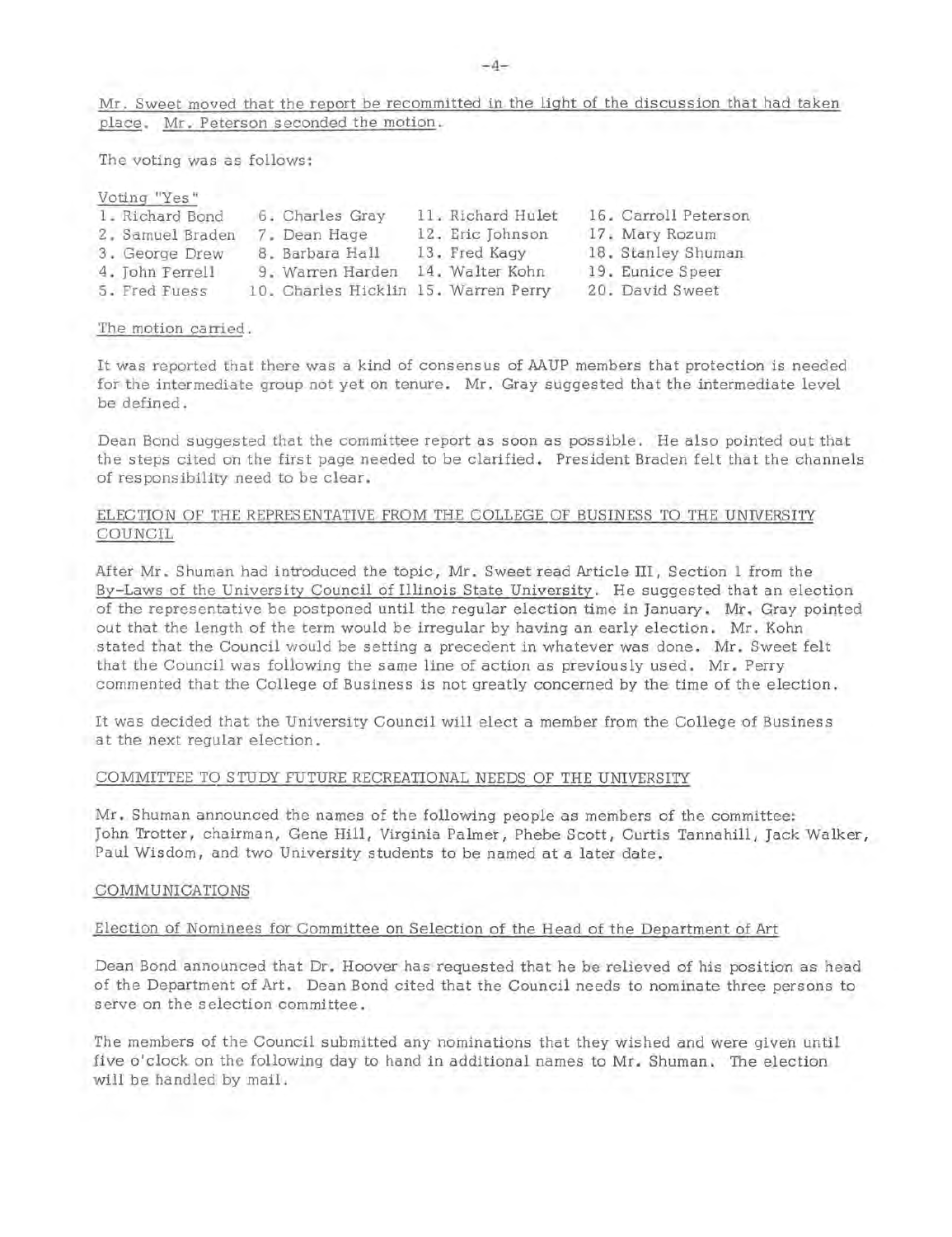## Retreat Committee

Mr. Shuman announced the 1967 Retreat Committee of the University Council which consists of: George Drew, chairman, Fred Kagy, Carroll Peterson, and David Sweet.

#### By-Laws and Policies of the Board of Regents

Mr. Shuman stated that Dr. Brookens, chairman of the Board of Regents, had asked for a revision of the By-Laws and Policies as written for the Board of Governors. The Joint Faculty Policy Committee, which is made up of faculty members from Northern Illinois University and Illinois State University , will be responsible for writing the document. The Council members were encouraged to help in this matter. Mr. Sweet indicated that the local committee meetings are open and that the next meeting will be at 10:15 a.m. on Monday, September 25, in Schroeder 334.

The next meeting with Northern wiU be at DeKalb on October 17, 1967.

President Braden suggested that all parts of the previous document be reviewed. Mr. Harden recommended that the committee write to AAUP for material on their revision on tenure requirements.

#### Experimentation in General Education

Dean Bond distributed a report entitled "A Proposal to Facilitate Experimentation in General Education." He pointed out two insertions that needed to be included. On page  $2\frac{4}{3}$  (8) line 3 after the words Dean of the Faculty should appear "in consultation with the Council on General Education." On page  $2, *$  (8) line 6 after the words Dean of the Faculty should appear "in consultation with the Council on General Education."

Mr. Kohn moved that this be referred to the Council on General Education for a report at the next Council meeting. Dean Bond seconded the motion. The motion was carried by a voice vote.

The report is found attached to the minutes.

#### Letter from John Kirk - Report of Subcommittee on General Education

Mr. Harden withdrew his motion made at the August meeting regarding the substitution of "theatre" for "drama" in B under Group III on page 16 of the report of the Subcommittee on General Education found in the minutes of July 19, 1967. Miss Speer withdrew her second.

Mr. Kirk was given the opportunity to restate his case as of July 19, 1967.

Mr. Ferrell moved that the above question of the substitution of "theatre" for "drama" should be submitted to the Council on General Education for a report at the next Council meeting. Mr. Sweet seconded the motion. The motion carried as a result of a voice vote.

#### Request of VIDETTE

Mr. Peterson reminded the Council of the request made by the VIDETTE to have a reporter present at University Council meetings. He pointed out that the By-Laws of the University Council of Illinois State University included just faculty members (Article VI, Section 5). He wondered if we would have to amend the By-Laws in order to invite other persons than

\*Page number referring to material in minutes of September 20, 1967.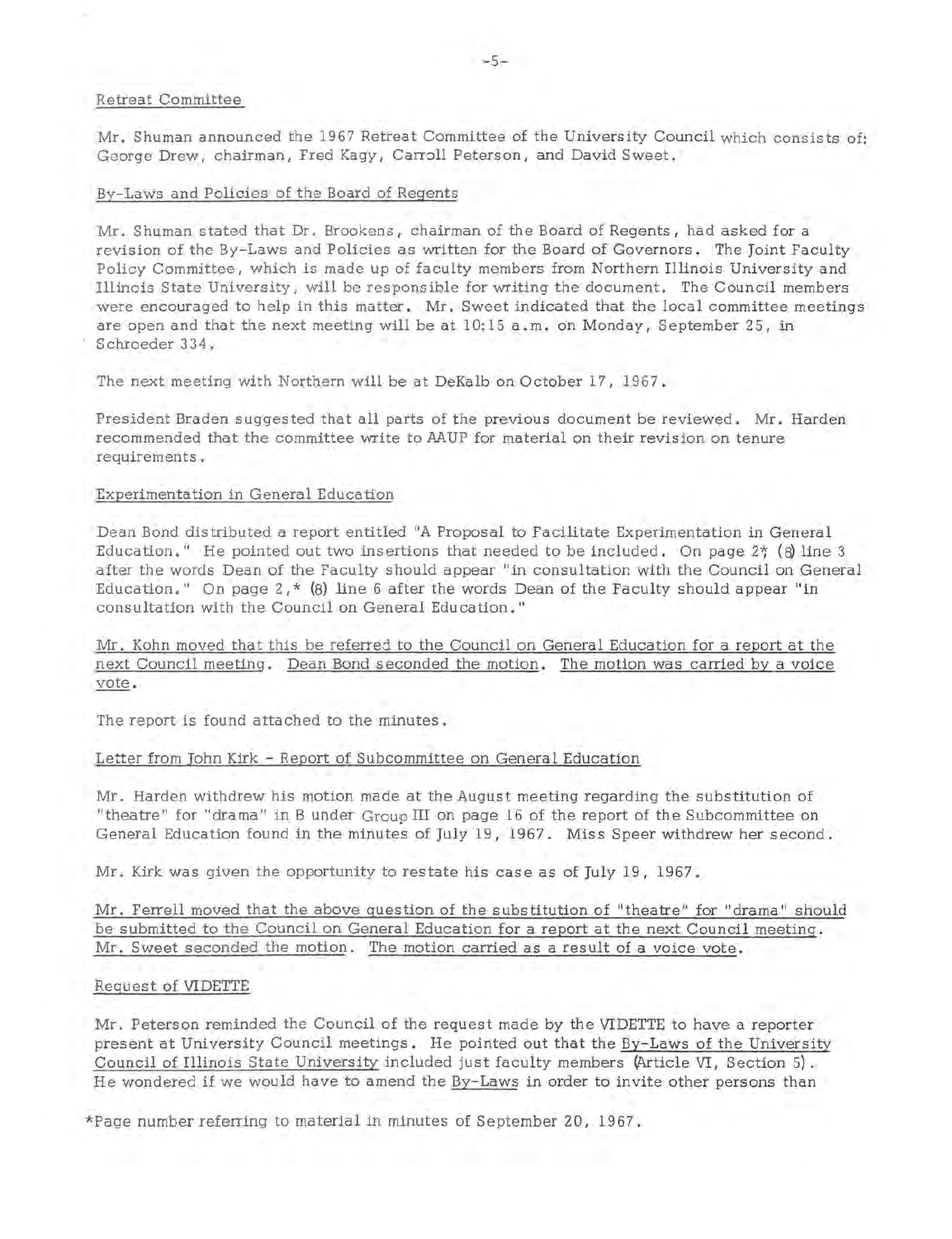faculty members to our meetings. Dean Johnson suggested that we attack the question on the merits of the original request. Mr. Sweet suggested that we secure legal advice on this question. Mr. Harden felt that there was no reason a VIDETTE reporter shouldn't be present. There was some discussion as to the accuracy of the reporting. Dean Hulet stated that the . President of the Student Senate had requested that a student representative be sent to the Council meetings. He felt that the Council should issue invitations to the Student Senate and VIDETTE.

Mr. Peterson moved that the Council invite a VIDETTE reporter to its meetings. Mr. Johnson seconded the motion.

Mr. Sweet moved a substitute motion that the meetings of the University Council be opened to all members of the University community which consists of the students, faculty, and staff of Illinois State University. Mr. Hage seconded the motion.

The vote to substitute Mr. Sweet's motion was as follows:

| Voting "Yes"    |                                                   | Voting "No"         |                 | Present                           |
|-----------------|---------------------------------------------------|---------------------|-----------------|-----------------------------------|
| 1. George Drew  | 6. Charles Hicklin 1. Warren Harden 6. Mary Rozum |                     |                 | 1. Samuel Braden                  |
| 2. John Ferrell | 7. Richard Hulet                                  | 2. Eric Johnson     |                 | 7. Stanley Shuman 2. Barbara Hall |
| 3. Fred Fuess   | 8. Walter Kohn                                    | 3. Fred Kaqy        | 8. Richard Bond |                                   |
| 4. Charles Gray | 9. Eunice Speer                                   | 4. Warren Perry     |                 |                                   |
| 5. Dean Hage    | 10. David Sweet                                   | 5. Carroll Peterson |                 |                                   |

## The motion carried.

The vote on the substitute motion made by Mr. Sweet was as follows:

| Voting "Yes" |  |
|--------------|--|
|              |  |

- 1. George Drew 2. John Ferrell 3. Fred Fuess 4. Charles Gray 5. Dean Hage 6. Barbara Hall 13. 7. Charles Hicklin 14. David Sweet 8. Richard Hulet 9. Eric Johnson Walter Kohn 11. Carroll Peterson 12. Stanley Shuman 13. Eunice Speer
- Voting "No" 1 . Richard Bond 2. Warren Harden 3. Fred Kagy 4. Warren Perry 5 . Mary Rozum

Present

1. Samuel Braden

The motion carried.

Mr. Peterson moved that the Council address letters to the VIDETTE and to the Student Senate telling them that the Council would be glad to have them present at the Council meetings. Dean Bond seconded the motion.

The voting was as follows:

Voting "Yes"

| 1. Richard Bond  | 6. Charles Gray     | 11. Richard Hulet | 16. Carroll Peterson |
|------------------|---------------------|-------------------|----------------------|
| 2. Samuel Braden | 7. Dean Hage        | 12. Eric Johnson  | 17. Mary Rozum       |
| 3. George Drew   | 8. Barbara Hall     | 13. Fred Kagy     | 18. Stanley Shuman   |
| 4. John Ferrell  | 9. Warren Harden    | 14. Walter Kohn   | 19. Eunice Speer     |
| 5. Fred Fuess    | 10. Charles Hicklin | 15. Warren Perry  | 20. David Sweet      |

The motion carried.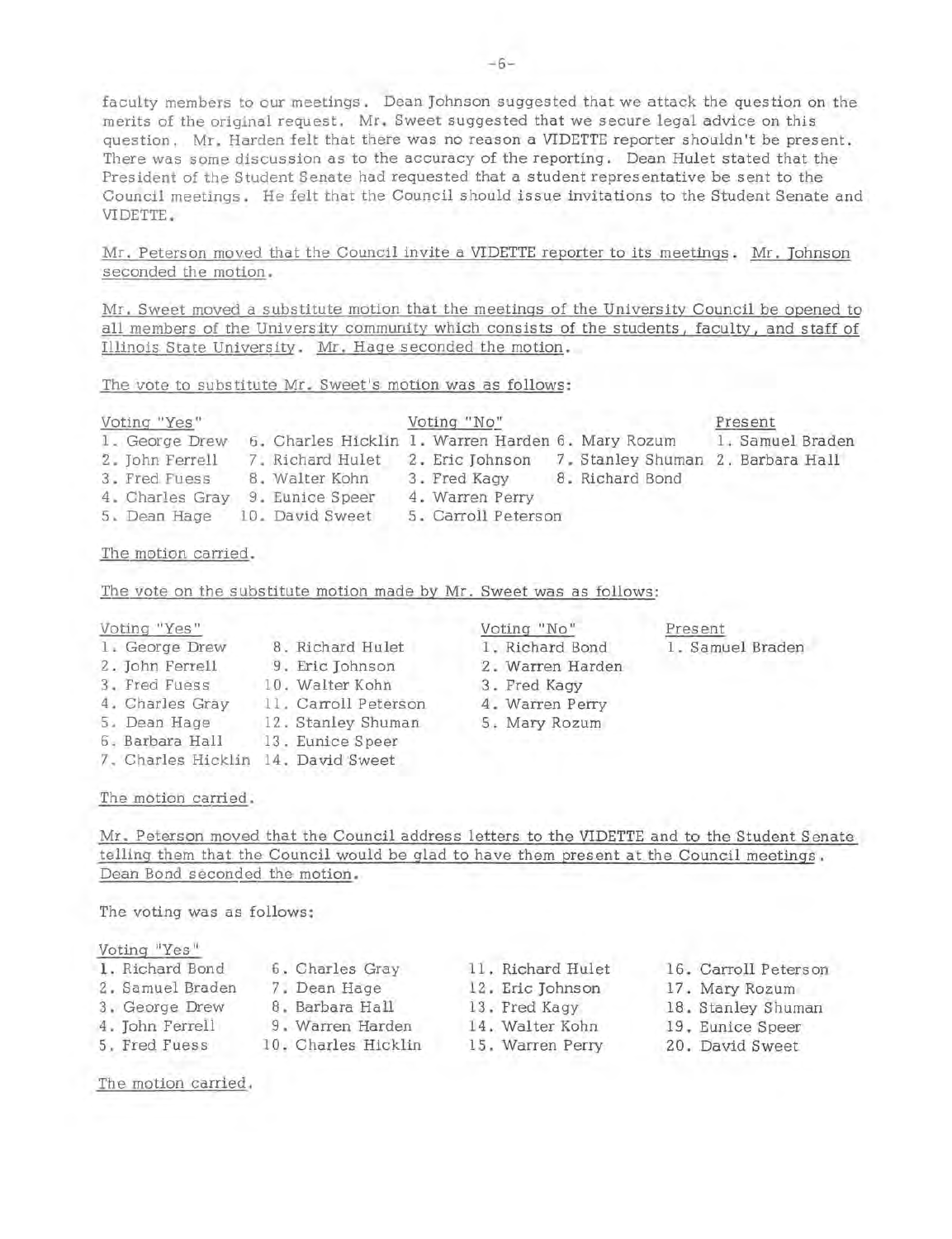Dean Bond moved that in the interests of consistency a letter to the Civil Service Council be sent inviting them to be present at the meetings of the Council. Mr. Hicklin seconded the motion.

The voting was as follows:

| Voting "Yes" |  |
|--------------|--|

- 1 . George Drew 2. Dean Hage
- 
- 3. Charles Hicklin
- 4. Richard Hulet
- 5. Eric Johnson
- 6. Fred Kagy
- 7. Carroll Peterson
- 4. Barbara Hall
- 
- 
- 

## The motion failed.

Mr. Sweet moved to reconsider the motion to open the Council meetings to all members of the University community. **Mr.** Harden seconded the motion.

The voting was as follows:

| Voting "Yes"  | Voting "No"      |                    |                                      | Present |
|---------------|------------------|--------------------|--------------------------------------|---------|
| 1. Fred Fuess | 1. Samuel Braden | 7. Warren Harden   | 13. Carroll Peterson 1. Richard Bond |         |
| 2. Fred Kagy  | 2. George Drew   | 8. Charles Hicklin | 14. Mary Rozum                       |         |
|               | 3. John Ferrell  | 9. Richard Hulet   | 15. Stanley Shuman                   |         |
|               | 4. Charles Gray  | 10. Eric Johnson   | 16. Eunice Speer                     |         |
|               | 5. Dean Hage     | 11. Walter Kohn    | 17. David Sweet                      |         |
|               | 6. Barbara Hall  | 12. Warren Perry   |                                      |         |

# The motion failed.

Date of Retreat for University Council

Mr. Drew, chairman of the Retreat Committee, asked whether his committee should verify November 3-4 as the dates for the 1967 Retreat.

Mr. Harden moved that the chairman of the Retreat Committee confirm the Retreat dates. Mr. Kohn seconded the motion. The motion carried as a result of a voice vote.

# Appointment of Committee for Selection of a Head of the Department of Accounting

The chairman read a communication from Dean Bond in which the following people were appointed: Joseph E. Talkington, chairman, Gary L. Fish, Thomas Brigham, Herbert Sieg, and Keith Scott, administrative representative, to the Committee for the Selection of a head of the Department of Accounting.

# ADJOURNMENT

Mr. Harden moved that the meeting be adjourned. Mr. Hicklin seconded the motion. The meeting was adjourned at 10:30 p.m.

Respectfully submitted,

Stanley Shuman, chairman Mary Rozum, secretary

- Voting "No" 1 . Richard Bond 2. John Ferrell 3. Fred Fuess
- 5. Warren Harden
	- 6. Walter Kohn
		- 7. Stanley Shuman
- 8. David Sweet

Present

1 . Samuel Braden 2 . Charles Gray 3. Warren Perry 4. Mary Rozum 5. Eunice Speer